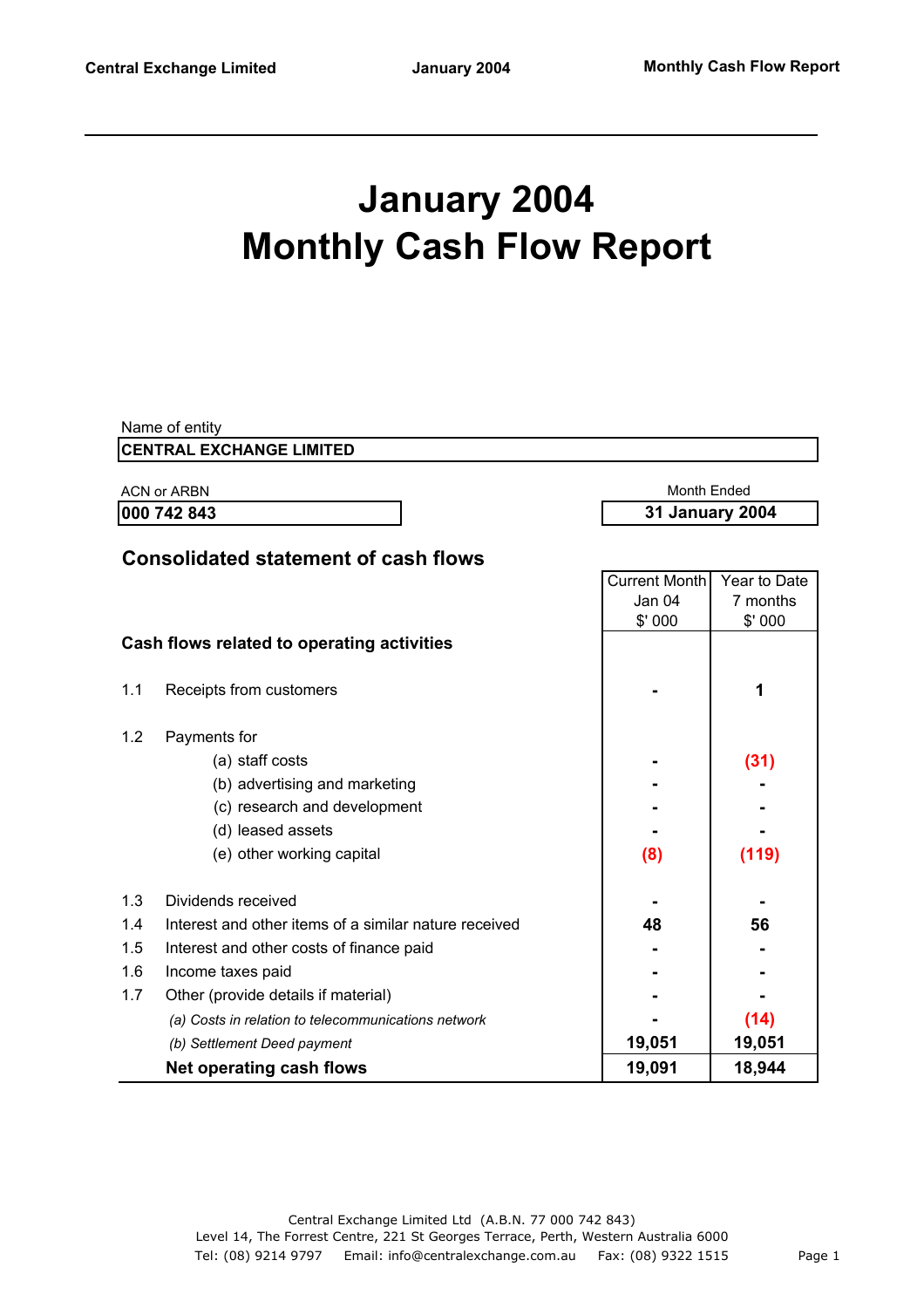|      |                                               | <b>Current Month</b> | Year to Date |
|------|-----------------------------------------------|----------------------|--------------|
|      |                                               | Jan 04               | 7 months     |
|      |                                               | \$' 000              | \$' 000      |
| 1.8  | Net operating cash flows (carried forward)    | 19,091               | 18,944       |
|      | Cash flows related to investing activities    |                      |              |
| 1.9  | Payment for acquisition of:                   |                      |              |
|      | (a)<br>businesses (item 5)                    |                      |              |
|      | (b)<br>equity investments                     |                      |              |
|      | (c)<br>intellectual property                  |                      |              |
|      | (d)<br>physical non-current assets            |                      |              |
|      | other non-current assets<br>(e)               |                      |              |
| 1.10 | Proceeds from disposal of:                    |                      |              |
|      | businesses (item 5)<br>(a)                    |                      |              |
|      | equity investments<br>(b)                     |                      | 49           |
|      | intellectual property<br>(c)                  |                      |              |
|      | (d)<br>physical non-current assets            |                      |              |
|      | (e)<br>other non-current assets               |                      |              |
| 1.11 | Loans to other entities                       |                      |              |
|      | 1.12 Loans repaid by other entities           |                      |              |
| 1.13 | Other (provide details if material)           |                      |              |
|      | Net investing cash flows                      |                      | 49           |
| 1.14 | Total operating and investing cash flows      | 19,091               | 18,993       |
|      | Cash flows related to financing activities    |                      |              |
| 1.15 | Proceeds from issues of shares, options, etc. |                      |              |
| 1.16 | Proceeds from sale of forfeited shares        |                      |              |
| 1.17 | Proceeds from borrowings                      |                      |              |
| 1.18 | Repayment of borrowings                       |                      |              |
| 1.19 | Dividends paid                                |                      |              |
| 1.20 | Other (provide details if material)           |                      |              |
|      | (a) Payments in relation to share buy back    |                      |              |
|      | Net financing cash flows                      |                      |              |
|      | Net increase (decrease) in cash held          | 19,091               | 18,993       |
| 1.21 | Cash at beginning of month/year to date       | 322                  | 420          |
| 1.22 | Exchange rate adjustments to item 1.20        |                      |              |
| 1.23 | Cash at end of month                          | 19,413               | 19,413       |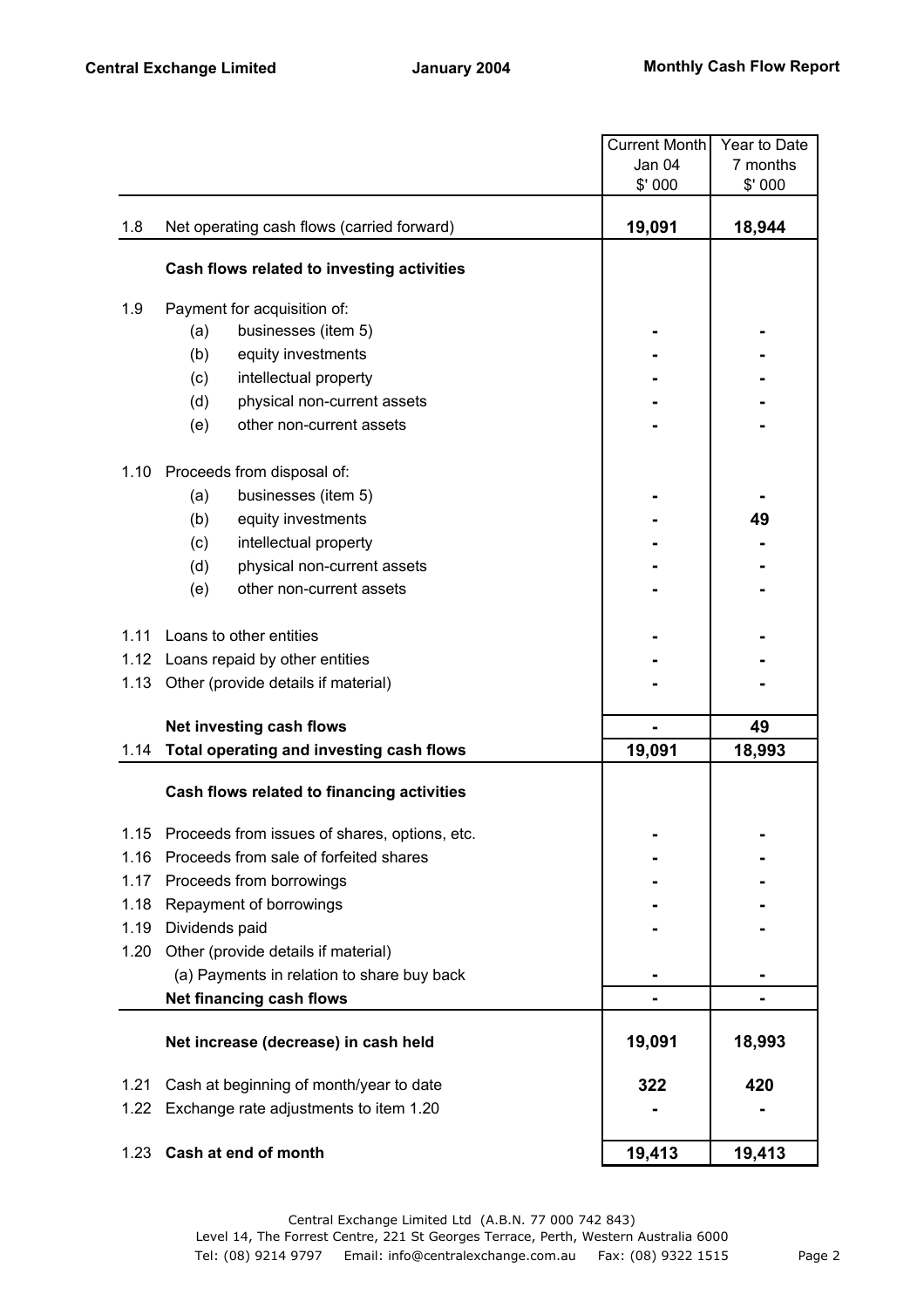#### **Payments to directors of the entity and associates of the directors Payments to related entities of the entity and associates of the related entities**

|                                                                          | Current Month  |
|--------------------------------------------------------------------------|----------------|
|                                                                          | Jan 04         |
|                                                                          | \$'000         |
|                                                                          |                |
| Aggregate amount of payments to the parties included in item 1.2<br>1.24 | $\blacksquare$ |
|                                                                          |                |
| Aggregate amount of loans to the parties included in item 1.11<br>1.25   |                |

1.26 Explanation necessary for an understanding of the transactions

None.

## **Non-cash financing and investing activities**

2.1 Details of financing and investing transactions which have had a material effect on consolidated assets and liabilities but did not involve cash flows

None.

2.2 Details of outlays made by other entities to establish or increase their share in businesses in which the reporting entity has an interest

None.

#### **Financing facilities available**

*Add notes as necessary for an understanding of the position. (See AASB 1026 paragraph 12.2).*

|     |                             | Amount available<br>\$'000 | Amount used<br>\$'000 |
|-----|-----------------------------|----------------------------|-----------------------|
| 3.1 | Loan facilities             | -                          | -                     |
| 3.2 | Credit standby arrangements | -                          | -                     |